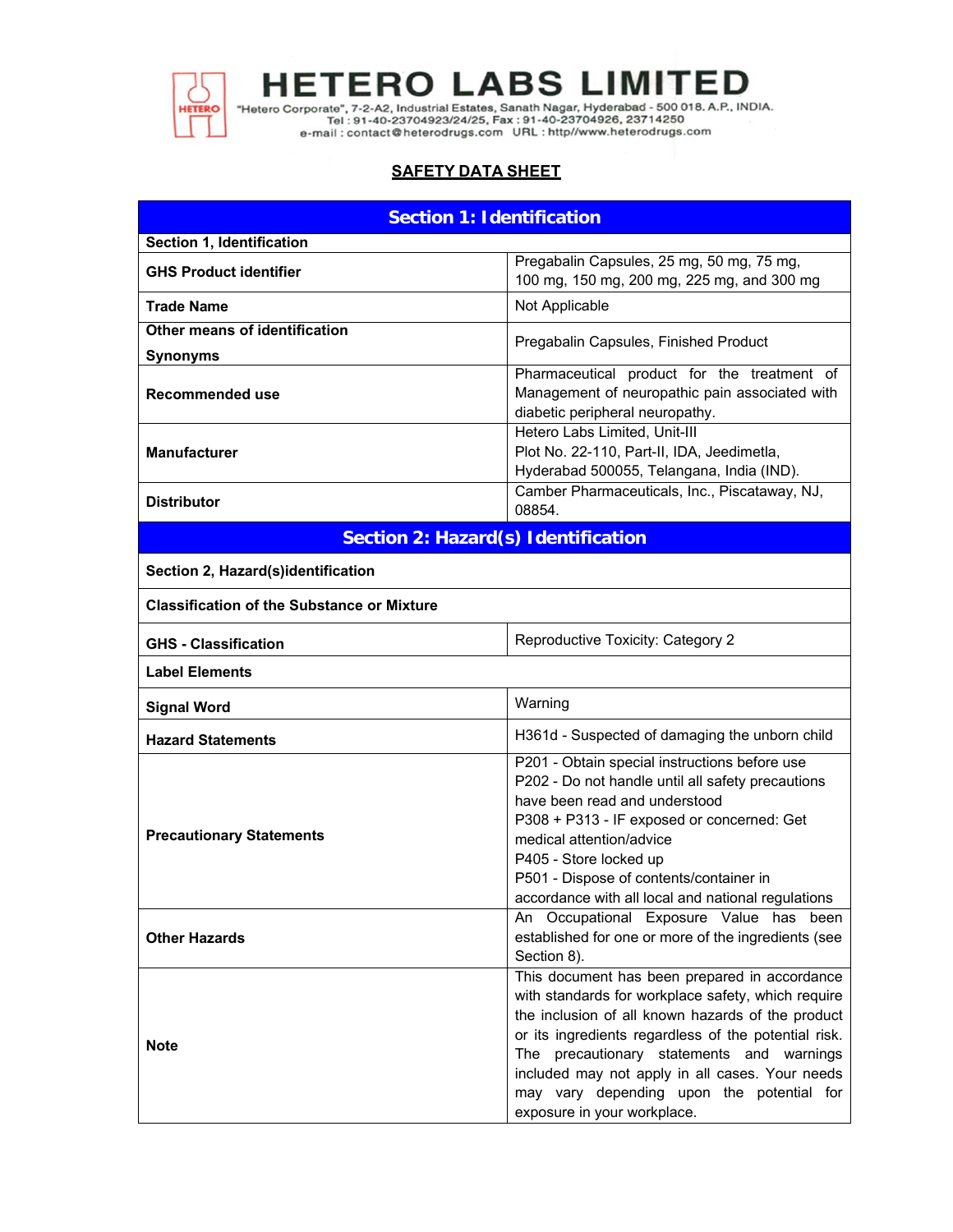

"Hetero Corporate", 7-2-A2, Industrial Estates, Sanath Nagar, Hyderabad - 500 018. A.P., INDIA.<br>Tel: 91-40-23704923/24/25, Fax: 91-40-23704926, 23714250<br>e-mail: contact@heterodrugs.com URL: http://www.heterodrugs.com

| <b>Section 3: Composition/Information on Ingredients</b>                                                                                                                                                                                                                                      |                                                                                                                                                                                                 |                                                 |                                                                                                                                                                                             |                                          |                                                                                                 |  |
|-----------------------------------------------------------------------------------------------------------------------------------------------------------------------------------------------------------------------------------------------------------------------------------------------|-------------------------------------------------------------------------------------------------------------------------------------------------------------------------------------------------|-------------------------------------------------|---------------------------------------------------------------------------------------------------------------------------------------------------------------------------------------------|------------------------------------------|-------------------------------------------------------------------------------------------------|--|
| Ingredient                                                                                                                                                                                                                                                                                    | <b>CAS Number</b>                                                                                                                                                                               | <b>EU EINECS/ELINCS</b><br>List                 |                                                                                                                                                                                             | <b>GHS</b><br><b>Classification</b>      | %                                                                                               |  |
| Hard gelatin capsules                                                                                                                                                                                                                                                                         | <b>Mixture</b>                                                                                                                                                                                  | Not Listed                                      |                                                                                                                                                                                             | <b>Not Listed</b>                        | $\star$                                                                                         |  |
| * Proprietary<br>Ingredient(s) indicated as hazardous have been assessed under standards for<br><b>Additional</b><br>workplace safety.<br><b>Information</b><br>In accordance with 29 CFR 1910.1200, the exact percentage composition of this<br>mixture has been withheld as a trade secret. |                                                                                                                                                                                                 |                                                 |                                                                                                                                                                                             |                                          |                                                                                                 |  |
|                                                                                                                                                                                                                                                                                               | For the full text of the CLP/GHS abbreviations mentioned in this Section, see Section 16                                                                                                        |                                                 |                                                                                                                                                                                             |                                          |                                                                                                 |  |
|                                                                                                                                                                                                                                                                                               |                                                                                                                                                                                                 | <b>Section 4: First-Aid Measures</b>            |                                                                                                                                                                                             |                                          |                                                                                                 |  |
| <b>Description of First Aid Measures</b>                                                                                                                                                                                                                                                      |                                                                                                                                                                                                 |                                                 |                                                                                                                                                                                             |                                          |                                                                                                 |  |
| <b>Eye Contact</b>                                                                                                                                                                                                                                                                            |                                                                                                                                                                                                 |                                                 | immediately.                                                                                                                                                                                | least 15 minutes. Seek medical attention | Flush with water while holding eyelids open for at                                              |  |
| <b>Skin Contact</b>                                                                                                                                                                                                                                                                           |                                                                                                                                                                                                 |                                                 | attention.                                                                                                                                                                                  |                                          | Remove contaminated clothing. Flush area with<br>large amounts of water. Use soap. Seek medical |  |
| Ingestion                                                                                                                                                                                                                                                                                     |                                                                                                                                                                                                 |                                                 | Never give anything by mouth to an unconscious<br>person. Wash out mouth with water. Do not<br>induce vomiting unless directed by medical<br>personnel. Seek medical attention immediately. |                                          |                                                                                                 |  |
| <b>Inhalation</b>                                                                                                                                                                                                                                                                             |                                                                                                                                                                                                 |                                                 | Remove to fresh air and keep patient at rest. Seek<br>medical attention immediately.                                                                                                        |                                          |                                                                                                 |  |
| Most Important Symptoms and Effects, Both Acute and Delayed                                                                                                                                                                                                                                   |                                                                                                                                                                                                 |                                                 |                                                                                                                                                                                             |                                          |                                                                                                 |  |
|                                                                                                                                                                                                                                                                                               | For information on potential signs and symptoms<br>of exposure, See Section 2-Hazards Identification<br><b>Symptoms and Effects of Exposure</b><br>and/or Section 11-Toxicological Information. |                                                 |                                                                                                                                                                                             |                                          |                                                                                                 |  |
| <b>Medical Conditions Aggravated by Exposure</b>                                                                                                                                                                                                                                              |                                                                                                                                                                                                 |                                                 | None known                                                                                                                                                                                  |                                          |                                                                                                 |  |
| Indication of the Immediate Medical Attention and Special Treatment Needed                                                                                                                                                                                                                    |                                                                                                                                                                                                 |                                                 |                                                                                                                                                                                             |                                          |                                                                                                 |  |
| <b>Notes to Physician</b>                                                                                                                                                                                                                                                                     |                                                                                                                                                                                                 |                                                 | None                                                                                                                                                                                        |                                          |                                                                                                 |  |
|                                                                                                                                                                                                                                                                                               |                                                                                                                                                                                                 | <b>Section 5: Fire-Fighting Measures</b>        |                                                                                                                                                                                             |                                          |                                                                                                 |  |
| <b>Extinguishing Media</b>                                                                                                                                                                                                                                                                    |                                                                                                                                                                                                 |                                                 |                                                                                                                                                                                             |                                          | Use carbon dioxide, dry chemical, or water spray.                                               |  |
| Special Hazards Arising from the Substance or<br>Mixture<br><b>Hazardous Combustion Products</b>                                                                                                                                                                                              |                                                                                                                                                                                                 |                                                 | Formation of toxic gases is possible during<br>heating or fire.                                                                                                                             |                                          |                                                                                                 |  |
| <b>Fire / Explosion Hazards</b>                                                                                                                                                                                                                                                               |                                                                                                                                                                                                 |                                                 | Not applicable                                                                                                                                                                              |                                          |                                                                                                 |  |
| <b>Advice for Fire-Fighters</b>                                                                                                                                                                                                                                                               |                                                                                                                                                                                                 |                                                 | During all firefighting activities, wear appropriate<br>protective equipment, including self-contained<br>breathing apparatus.                                                              |                                          |                                                                                                 |  |
|                                                                                                                                                                                                                                                                                               |                                                                                                                                                                                                 | <b>Section 6: Accidental Release Measures</b>   |                                                                                                                                                                                             |                                          |                                                                                                 |  |
| Section 6, Accidental release measures                                                                                                                                                                                                                                                        |                                                                                                                                                                                                 |                                                 |                                                                                                                                                                                             |                                          |                                                                                                 |  |
| Personal precautions, protective equipment and                                                                                                                                                                                                                                                |                                                                                                                                                                                                 |                                                 |                                                                                                                                                                                             |                                          | Personnel involved in clean-up should wear                                                      |  |
| emergency procedures                                                                                                                                                                                                                                                                          |                                                                                                                                                                                                 |                                                 |                                                                                                                                                                                             | Section 8). Minimize exposure.           | appropriate personal protective equipment (see                                                  |  |
| <b>Environmental Precautions</b>                                                                                                                                                                                                                                                              |                                                                                                                                                                                                 | Place waste in an appropriately labeled, sealed |                                                                                                                                                                                             |                                          |                                                                                                 |  |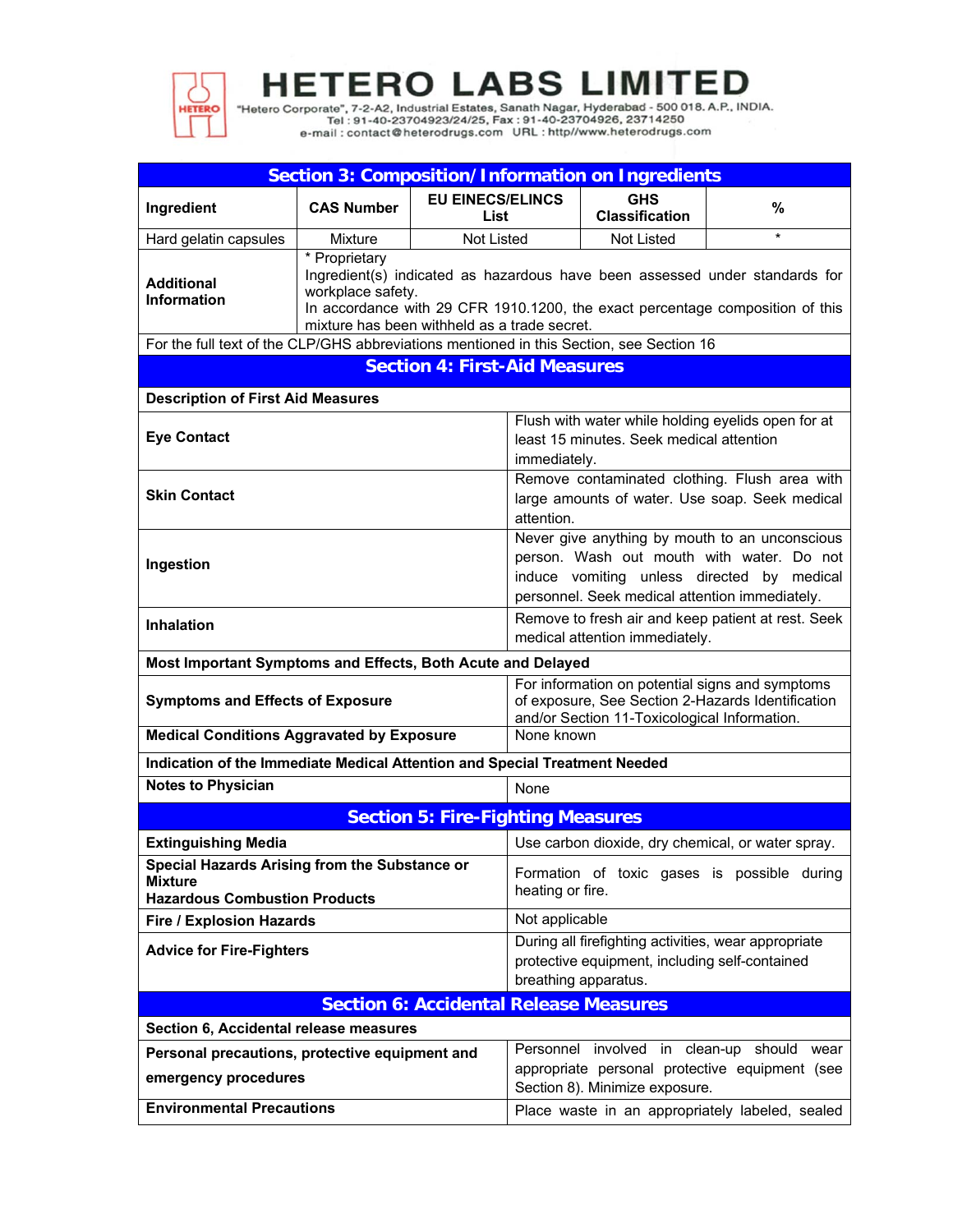

"Hetero Corporate", 7-2-A2, Industrial Estates, Sanath Nagar, Hyderabad - 500 018. A.P., INDIA.<br>Tel: 91-40-23704923/24/25, Fax: 91-40-23704926, 23714250<br>e-mail: contact@heterodrugs.com URL: http://www.heterodrugs.com

|                                                         | container for disposal. Care should be taken to                                                                                                                                                                                                                                                                                                                                                                                                                                                                                                                                                                                                                                                                                  |  |  |  |
|---------------------------------------------------------|----------------------------------------------------------------------------------------------------------------------------------------------------------------------------------------------------------------------------------------------------------------------------------------------------------------------------------------------------------------------------------------------------------------------------------------------------------------------------------------------------------------------------------------------------------------------------------------------------------------------------------------------------------------------------------------------------------------------------------|--|--|--|
|                                                         | avoid environmental release.                                                                                                                                                                                                                                                                                                                                                                                                                                                                                                                                                                                                                                                                                                     |  |  |  |
| Methods and Material for Containment and Cleaning Up    |                                                                                                                                                                                                                                                                                                                                                                                                                                                                                                                                                                                                                                                                                                                                  |  |  |  |
| <b>Measures for Cleaning / Collecting</b>               | Contain the source of spill if it is safe to do so.<br>Collect spilled material by a method that controls<br>dust generation. A damp cloth or a filtered vacuum<br>should be used to clean spills of dry solids. Clean<br>spill area thoroughly.                                                                                                                                                                                                                                                                                                                                                                                                                                                                                 |  |  |  |
| <b>Additional Consideration for Large Spills</b>        | Non-essential personnel should be evacuated<br>from affected area. Report emergency situations<br>immediately. Clean up operations should only be<br>undertaken by trained personnel.                                                                                                                                                                                                                                                                                                                                                                                                                                                                                                                                            |  |  |  |
|                                                         | <b>Section 7: Handling and Storage</b>                                                                                                                                                                                                                                                                                                                                                                                                                                                                                                                                                                                                                                                                                           |  |  |  |
| Section 7, Handling and storage                         |                                                                                                                                                                                                                                                                                                                                                                                                                                                                                                                                                                                                                                                                                                                                  |  |  |  |
| <b>Precautions for safe handling</b>                    | If tablets or capsules are crushed and/or broken,<br>avoid breathing dust and avoid contact with eyes,<br>skin, and clothing. Use appropriate ventilation.<br>Avoid generating airborne dust. When handling,<br>use appropriate personal protective equipment<br>(see Section 8). Wash thoroughly after handling.<br>Releases to the environment should be avoided.<br>Review and implement appropriate technical and<br>procedural waste water and waste disposal<br>measures to prevent occupational exposure or<br>environmental releases. Potential points of process<br>emissions of this material to the atmosphere<br>should be controlled with dust collectors, HEPA<br>filtration systems or other equivalent controls. |  |  |  |
| Conditions for safe storage, including any              | Store at $20^{\circ}$ to $25^{\circ}$ C (68 $^{\circ}$ to $77^{\circ}$ F) [see USP                                                                                                                                                                                                                                                                                                                                                                                                                                                                                                                                                                                                                                               |  |  |  |
| incompatibilities                                       | Controlled Room Temperature]                                                                                                                                                                                                                                                                                                                                                                                                                                                                                                                                                                                                                                                                                                     |  |  |  |
|                                                         | <b>Section 8: Exposure Controls/Personal Protection</b>                                                                                                                                                                                                                                                                                                                                                                                                                                                                                                                                                                                                                                                                          |  |  |  |
| Section 8, Exposure controls/personal protection        |                                                                                                                                                                                                                                                                                                                                                                                                                                                                                                                                                                                                                                                                                                                                  |  |  |  |
| <b>Control Parameters</b>                               |                                                                                                                                                                                                                                                                                                                                                                                                                                                                                                                                                                                                                                                                                                                                  |  |  |  |
|                                                         | Refer to available public information for specific member state Occupational Exposure Limits                                                                                                                                                                                                                                                                                                                                                                                                                                                                                                                                                                                                                                     |  |  |  |
| <b>Exposure Controls Engineering</b><br><b>Controls</b> | Engineering controls should be used as the primary means to<br>control exposures. General room ventilation is adequate unless<br>the process generates dust, mist or fumes. Keep airborne<br>contamination levels below the exposure limits listed above in<br>this section.                                                                                                                                                                                                                                                                                                                                                                                                                                                     |  |  |  |
| <b>Personal Protective Equipment</b>                    | Refer to applicable national standards and regulations in the<br>selection and use of personal protective equipment (PPE).<br>Contact your safety and health professional or safety equipment<br>supplier for assistance in selecting the correct protective<br>clothing/equipment based on an assessment of the workplace<br>conditions, other chemicals used or present in the workplace<br>and specific operational processes.                                                                                                                                                                                                                                                                                                |  |  |  |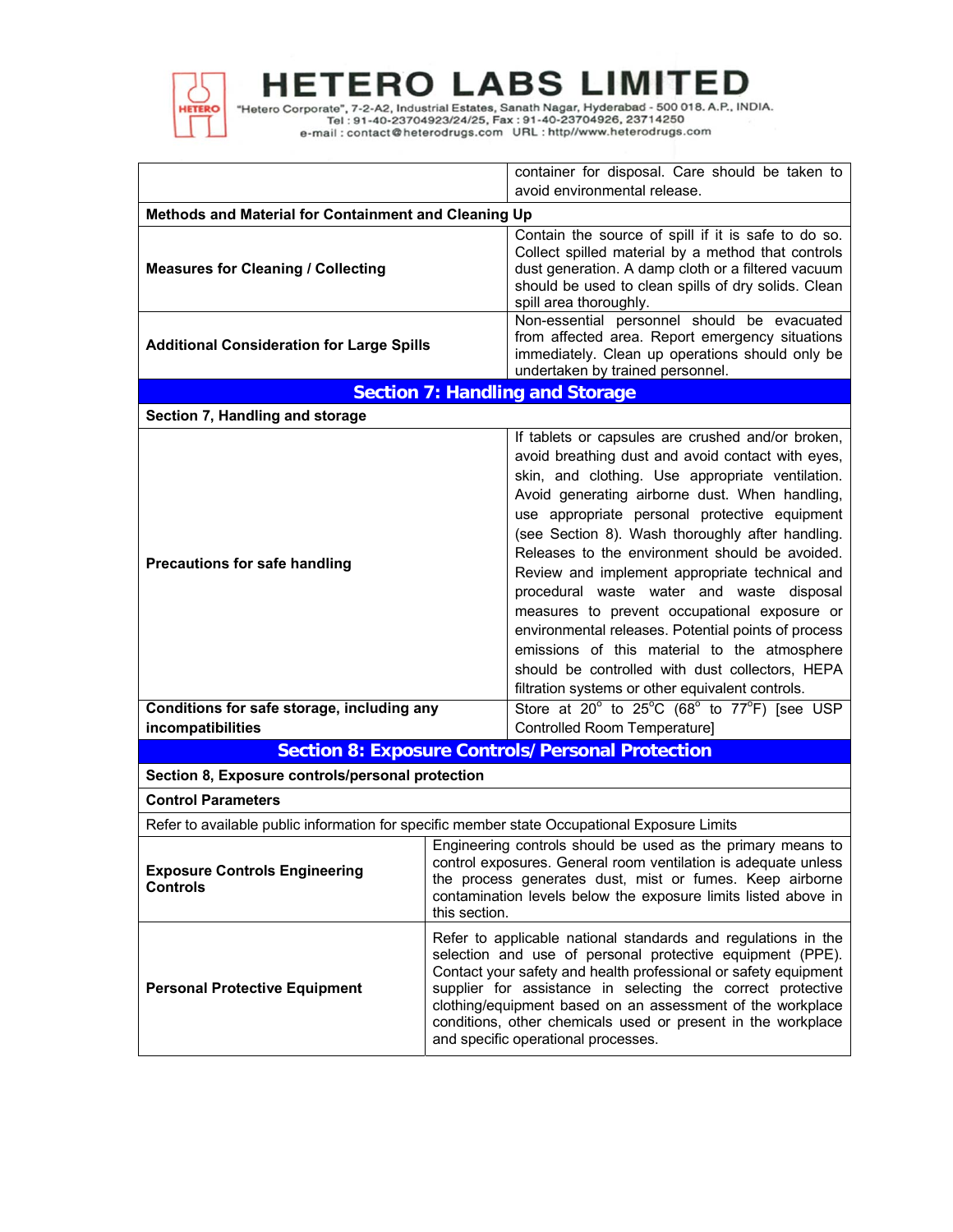

"Hetero Corporate", 7-2-A2, Industrial Estates, Sanath Nagar, Hyderabad - 500 018. A.P., INDIA.<br>Tel : 91-40-23704923/24/25, Fax : 91-40-23704926, 23714250<br>e-mail : contact@heterodrugs.com URL : http://www.heterodrugs.com

| <b>Hands</b>                  | Impervious gloves (e.g. Nitrile, etc.) are recommended if skin<br>contact with drug product is possible and for bulk processing<br>operations. (Protective gloves must meet the standards in<br>accordance with EN374, ASTM F1001 or international<br>equivalent).                                                                                                                                            |
|-------------------------------|---------------------------------------------------------------------------------------------------------------------------------------------------------------------------------------------------------------------------------------------------------------------------------------------------------------------------------------------------------------------------------------------------------------|
| <b>Eyes</b>                   | Wear safety glasses or goggles if eye contact is possible. (Eye<br>protection must meet the standards in accordance with EN166,<br>ANSI Z87.1 or international equivalent).                                                                                                                                                                                                                                   |
| Skin                          | Impervious protective clothing is recommended if skin contact<br>with drug product is possible and for bulk processing<br>operations. (Protective clothing must meet the standards in<br>accordance with EN13982, ANSI 103 or international<br>equivalent).                                                                                                                                                   |
| <b>Respiratory protection</b> | Under normal conditions of use, if the applicable Occupational<br>Exposure Limit (OEL) is exceeded, wear an appropriate<br>respirator with a protection factor sufficient to control<br>exposures to below the OEL (e.g. particulate respirator with a<br>half mask, P3 filter). (Respirators must meet the standards in<br>accordance with EN140, EN143, ASTM F2704-10<br>or -<br>international equivalent.) |

# **Section 9: Physical and Chemical Properties**

**Section 9, Physical and chemical properties**

| <b>Physical State</b> | <b>Capsules</b>                                                                                                                                                   |  |  |  |
|-----------------------|-------------------------------------------------------------------------------------------------------------------------------------------------------------------|--|--|--|
| Colour                | <b>Various</b>                                                                                                                                                    |  |  |  |
| Odor                  | <b>Not Available</b>                                                                                                                                              |  |  |  |
|                       | Pregabalin Capsules, 25 mg                                                                                                                                        |  |  |  |
|                       | White cap / white body size '4' hard gelatin                                                                                                                      |  |  |  |
|                       | capsules imprinted with '138' on cap and 'J' on                                                                                                                   |  |  |  |
|                       | body with black ink, filled with white to off white                                                                                                               |  |  |  |
|                       | powder.                                                                                                                                                           |  |  |  |
|                       | Bottle of 60 capsules<br>NDC 68554-3110-0                                                                                                                         |  |  |  |
|                       | NDC 68554-3110-1<br>Bottle of 90 capsules                                                                                                                         |  |  |  |
|                       | Bottle of 500 capsules NDC 68554-3110-2                                                                                                                           |  |  |  |
| <b>Description</b>    | Blister Pack of 100 (10x10) Unit-dose capsules                                                                                                                    |  |  |  |
|                       | (PVC-Alu)<br>NDC 68554-3110-4                                                                                                                                     |  |  |  |
|                       | Blister Pack of 70 (10x7) Unit-dose capsules                                                                                                                      |  |  |  |
|                       | NDC 68554-3110-6<br>(Alu-Alu)                                                                                                                                     |  |  |  |
|                       |                                                                                                                                                                   |  |  |  |
|                       | Pregabalin Capsules, 50 mg                                                                                                                                        |  |  |  |
|                       | White cap / white body size '4' hard gelatin<br>capsules imprinted with '139' on cap and 'J' on<br>body with black ink, filled with white to off white<br>powder. |  |  |  |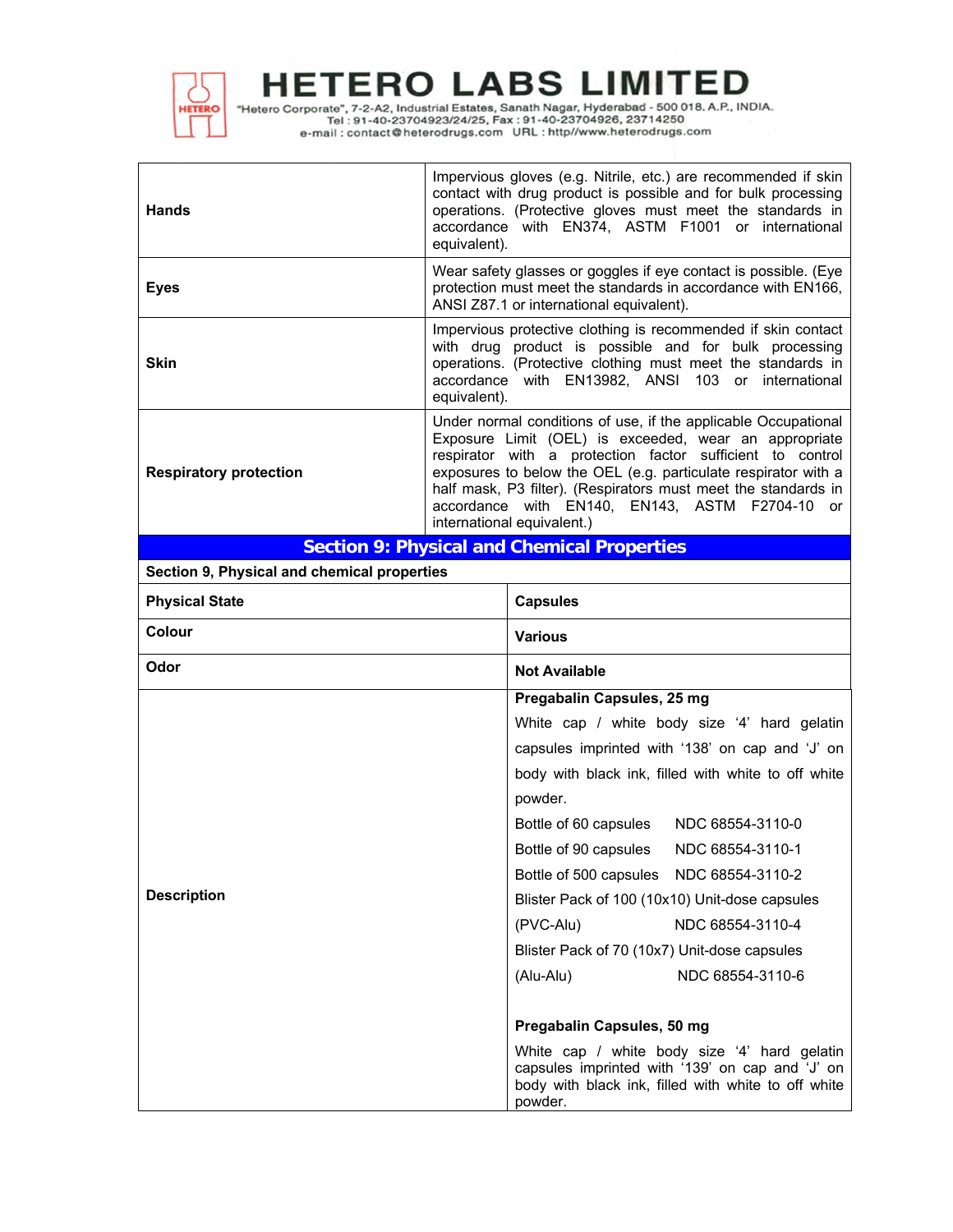

"Hetero Corporate", 7-2-A2, Industrial Estates, Sanath Nagar, Hyderabad - 500 018. A.P., INDIA.<br>Tel : 91-40-23704923/24/25, Fax : 91-40-23704926, 23714250<br>e-mail : contact@heterodrugs.com URL : http://www.heterodrugs.com

| Bottle of 60 capsules NDC 68554-3111-0         |                                                                                                                                                               |
|------------------------------------------------|---------------------------------------------------------------------------------------------------------------------------------------------------------------|
| Bottle of 90 capsules NDC 68554-3111-1         |                                                                                                                                                               |
| Bottle of 500 capsules  NDC 68554-3111-2       |                                                                                                                                                               |
| Blister Pack of 100 (10x10) Unit-dose capsules |                                                                                                                                                               |
| (PVC-Alu)                                      | NDC 68554-3111-4                                                                                                                                              |
| Blister Pack of 70 (10x7) Unit-dose capsules   |                                                                                                                                                               |
| (Alu-Alu)                                      | NDC 68554-3111-6                                                                                                                                              |
|                                                |                                                                                                                                                               |
| Pregabalin Capsules, 75 mg                     |                                                                                                                                                               |
| to off white powder.                           | Light peach opaque cap / white opaque body size<br>'4' hard gelatin capsules imprinted with '140' on<br>cap and 'J' on body with black ink, filled with white |
| Bottle of 60 capsules NDC 68554-3112-0         |                                                                                                                                                               |
| Bottle of 90 capsules NDC 68554-3112-1         |                                                                                                                                                               |
| Bottle of 500 capsules  NDC 68554-3112-2       |                                                                                                                                                               |
| Blister Pack of 100 (10x10) Unit-dose capsules |                                                                                                                                                               |
| (PVC-Alu)                                      | NDC 68554-3112-4                                                                                                                                              |
|                                                |                                                                                                                                                               |
| Pregabalin Capsules, 100 mg                    |                                                                                                                                                               |
| white to off white powder.                     | Light peach opaque cap / light peach opaque body<br>size '3' hard gelatin capsules imprinted with '141'<br>on cap and 'J' on body with black ink, filled with |
| Bottle of 60 capsules NDC 68554-3113-0         |                                                                                                                                                               |
| Bottle of 90 capsules NDC 68554-3113-1         |                                                                                                                                                               |
| Bottle of 500 capsules  NDC 68554-3113-2       |                                                                                                                                                               |
| Blister Pack of 100 (10x10) Unit-dose capsules |                                                                                                                                                               |
| (PVC-Alu)                                      | NDC 68554-3113-4                                                                                                                                              |
|                                                |                                                                                                                                                               |
| Pregabalin Capsules, 150 mg                    |                                                                                                                                                               |
| powder.                                        | White cap / white body size '2' hard gelatin<br>capsules imprinted with '142' on cap and 'J' on<br>body with black ink, filled with white to off white        |
| Bottle of 60 capsules                          | NDC 68554-3114-0                                                                                                                                              |
| Bottle of 90 capsules                          | NDC 68554-3114-1                                                                                                                                              |
| Bottle of 500 capsules                         | NDC 68554-3114-2                                                                                                                                              |
| Blister Pack of 100 (10x10) Unit-dose capsules |                                                                                                                                                               |
| (PVC-Alu)                                      | NDC 68554-3114-4                                                                                                                                              |
|                                                |                                                                                                                                                               |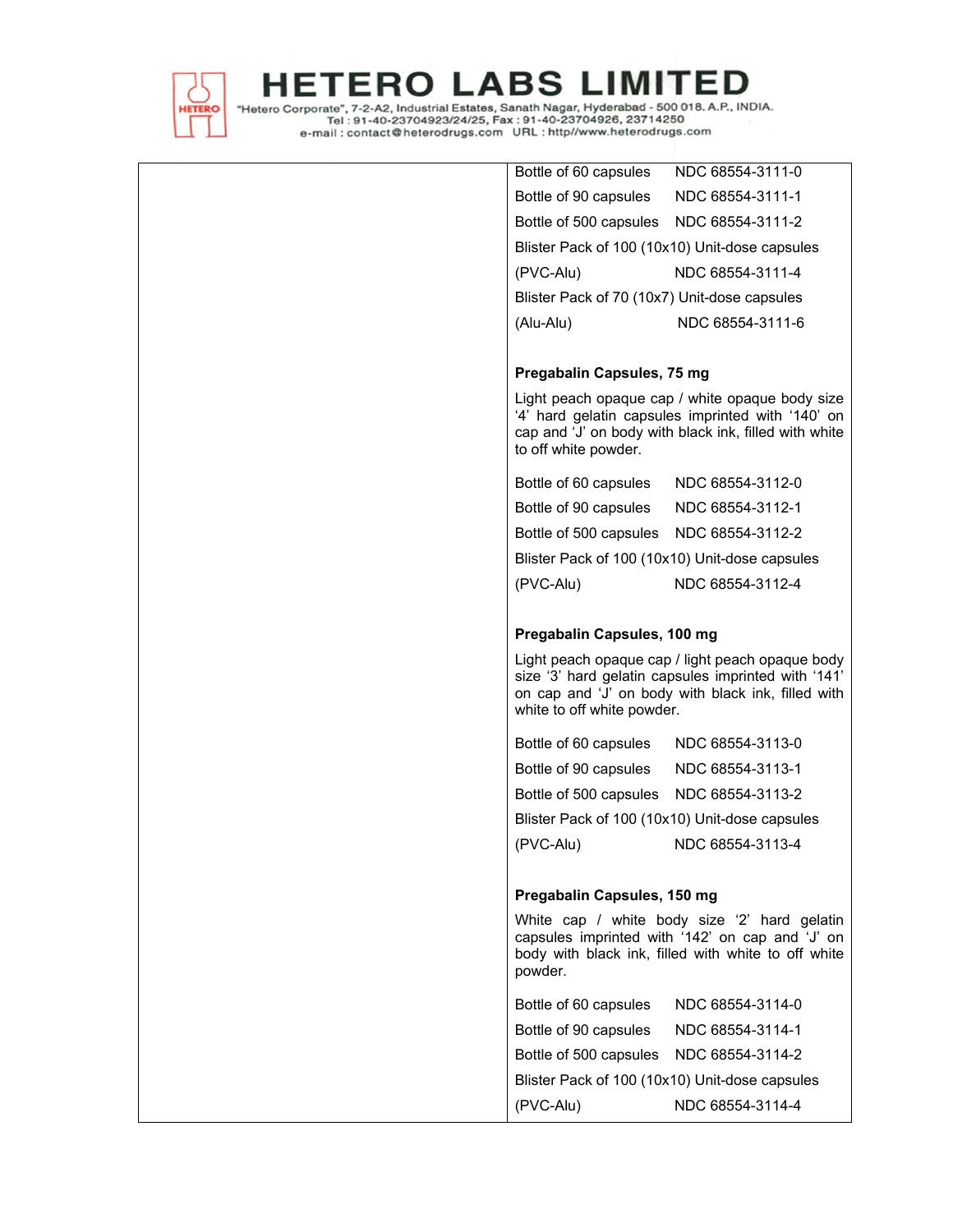

"Hetero Corporate", 7-2-A2, Industrial Estates, Sanath Nagar, Hyderabad - 500 018. A.P., INDIA.<br>Tel : 91-40-23704923/24/25, Fax : 91-40-23704926, 23714250<br>e-mail : contact@heterodrugs.com URL : http://www.heterodrugs.com

| Pregabalin Capsules, 200 mg                                                                                                                                                                 |                  |  |
|---------------------------------------------------------------------------------------------------------------------------------------------------------------------------------------------|------------------|--|
| Light peach opaque cap / light peach opaque body<br>size '1' hard gelatin capsules imprinted with '143'<br>on cap and 'J' on body with black ink, filled with<br>white to off white powder. |                  |  |
| Bottle of 60 capsules                                                                                                                                                                       | NDC 68554-3115-0 |  |
| Bottle of 90 capsules                                                                                                                                                                       | NDC 68554-3115-1 |  |
| Bottle of 500 capsules                                                                                                                                                                      | NDC 68554-3115-2 |  |
| Blister Pack of 100 (10x10) Unit-dose capsules                                                                                                                                              |                  |  |
| (PVC-Alu)                                                                                                                                                                                   | NDC 68554-3115-4 |  |
|                                                                                                                                                                                             |                  |  |
| Pregabalin Capsules, 225 mg                                                                                                                                                                 |                  |  |
| Light peach opaque cap / white opaque body size<br>'1' hard gelatin capsules imprinted with '144' on<br>cap and 'J' on body with black ink, filled with white<br>to off white powder        |                  |  |
| Bottle of 60 capsules                                                                                                                                                                       | NDC 68554-3116-0 |  |
| Bottle of 90 capsules                                                                                                                                                                       | NDC 68554-3116-1 |  |
| Bottle of 500 capsules                                                                                                                                                                      | NDC 68554-3116-2 |  |
| Blister Pack of 100 (10x10) Unit-dose capsules                                                                                                                                              |                  |  |
| (PVC-Alu)                                                                                                                                                                                   | NDC 68554-3116-4 |  |
|                                                                                                                                                                                             |                  |  |
| Pregabalin Capsules, 300 mg                                                                                                                                                                 |                  |  |
| Light peach opaque cap / white opaque body size<br>'0' hard gelatin capsules imprinted with '145' on<br>cap and 'J' on body with black ink, filled with white<br>to off white powder.       |                  |  |
| Bottle of 60 capsules                                                                                                                                                                       | NDC 68554-3117-0 |  |
| Bottle of 90 capsules                                                                                                                                                                       | NDC 68554-3117-1 |  |
| Bottle of 500 capsules                                                                                                                                                                      | NDC 68554-3117-2 |  |
| Blister Pack of 100 (10x10) Unit-dose capsules                                                                                                                                              |                  |  |
| (PVC-Alu)                                                                                                                                                                                   | NDC 68554-3117-4 |  |
| Blister Pack of 70 (10x7) Unit-dose capsules                                                                                                                                                |                  |  |
| (Alu-Alu)                                                                                                                                                                                   | NDC 68554-3117-6 |  |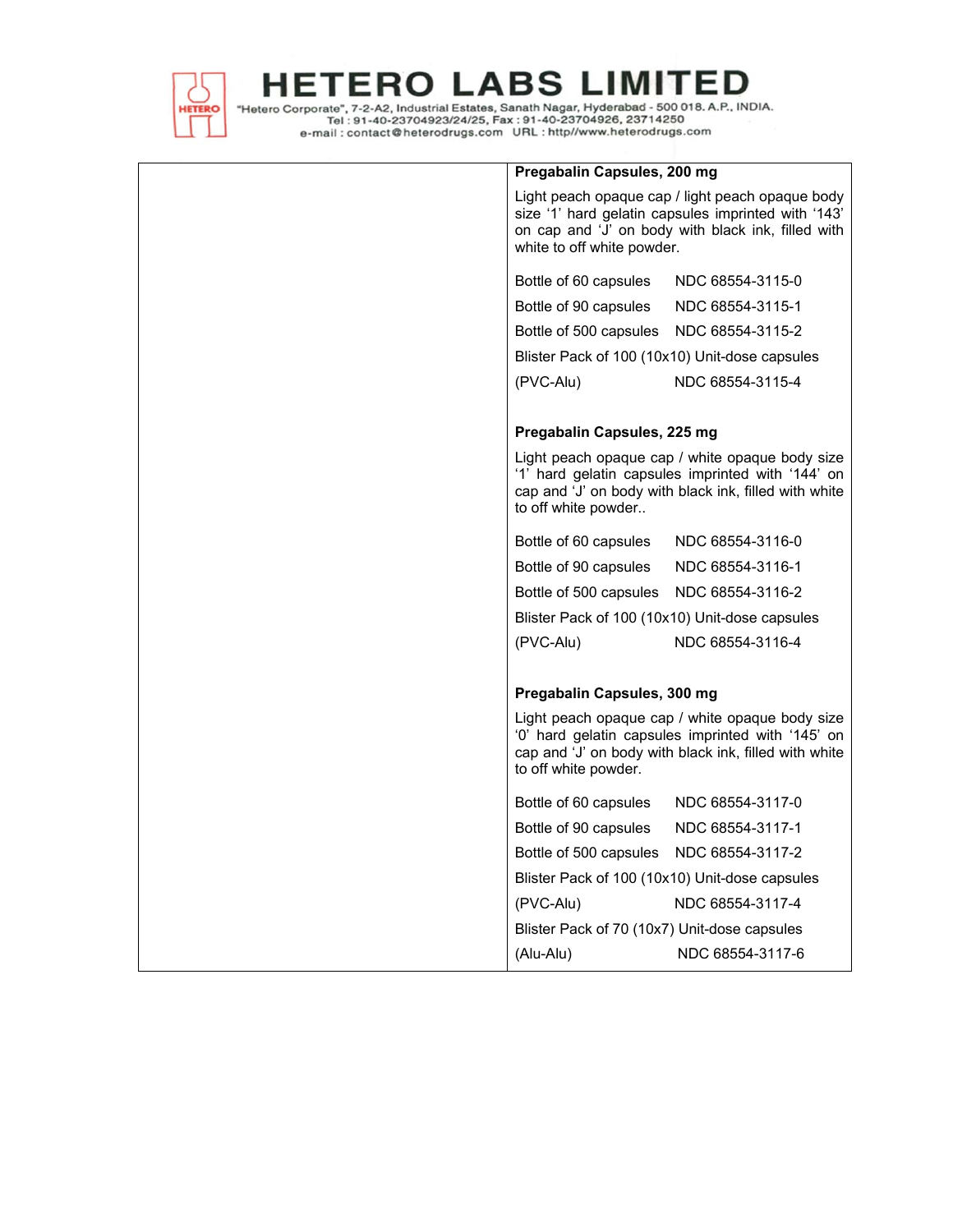

н

**ETERO LABS LIMITED** 

"Hetero Corporate", 7-2-A2, Industrial Estates, Sanath Nagar, Hyderabad - 500 018. A.P., INDIA.<br>Tel : 91-40-23704923/24/25, Fax : 91-40-23704926, 23714250<br>e-mail : contact@heterodrugs.com URL : http://www.heterodrugs.com

| <b>Section 10: Stability and Reactivity</b>  |                                                                                                                                                                                                                                         |  |  |  |
|----------------------------------------------|-----------------------------------------------------------------------------------------------------------------------------------------------------------------------------------------------------------------------------------------|--|--|--|
| Section 10, Stability and reactivity         |                                                                                                                                                                                                                                         |  |  |  |
| <b>Reactivity</b>                            | No data available                                                                                                                                                                                                                       |  |  |  |
| <b>Chemical stability</b>                    | Stable under normal conditions of use                                                                                                                                                                                                   |  |  |  |
| Possibility of hazardous reactions           |                                                                                                                                                                                                                                         |  |  |  |
| <b>Oxidizing Properties</b>                  | No data available                                                                                                                                                                                                                       |  |  |  |
| <b>Conditions to Avoid</b>                   | Fine particles (such as dust and mists) may fuel<br>fires/explosions.                                                                                                                                                                   |  |  |  |
| Incompatible Materials                       | As a precautionary measure, keep away from<br>strong oxidizers.                                                                                                                                                                         |  |  |  |
| <b>Hazardous decomposition products</b>      | No data available                                                                                                                                                                                                                       |  |  |  |
| <b>Section 11: Toxicological Information</b> |                                                                                                                                                                                                                                         |  |  |  |
| Information on toxicological effects         |                                                                                                                                                                                                                                         |  |  |  |
| <b>General Information</b>                   | The information included in this section describes<br>the potential hazards of the individual ingredients.                                                                                                                              |  |  |  |
| Long Term                                    | Animal studies indicate that this material may<br>cause adverse effects on the fetus.                                                                                                                                                   |  |  |  |
| <b>Known Clinical Effects</b>                | Adverse effects most commonly reported in<br>clinical use include dizziness, blurred vision,<br>weight gain, sleepiness (somnolence), inability to<br>concentrate, swelling, dry mouth.<br>Hypersensitivity reactions may also occur in |  |  |  |

susceptible individuals. Other less common effects include suicidal behavior.

**Acute Toxicity (Species, Route, End Point, Dose)** 

| <b>Species</b>         | <b>End Point</b><br><b>Route</b> |      | <b>Dose</b>  |  |
|------------------------|----------------------------------|------|--------------|--|
| Talc (non-asbestiform) |                                  |      |              |  |
| Rat                    | Oral                             | LD50 | > 1600 mg/kg |  |
| Pregabalin             |                                  |      |              |  |
| Rat                    | IV                               | LD50 | > 300 mg/kg  |  |
| Mouse                  | Oral                             | LD50 | > 5000 mg/kg |  |
| Rat                    | Oral                             | LD50 | > 5000 mg/kg |  |

|                                                                                                                                                                                                                                                                                                  |  |                                       | A greater than symbol (>) indicates that the      |  |
|--------------------------------------------------------------------------------------------------------------------------------------------------------------------------------------------------------------------------------------------------------------------------------------------------|--|---------------------------------------|---------------------------------------------------|--|
| <b>Acute Toxicity Comments</b>                                                                                                                                                                                                                                                                   |  |                                       | toxicity endpoint being tested was not achievable |  |
|                                                                                                                                                                                                                                                                                                  |  | at the highest dose used in the test. |                                                   |  |
| $\mathbf{L}$ and $\mathbf{L}$ and $\mathbf{L}$ and $\mathbf{L}$ and $\mathbf{L}$ and $\mathbf{L}$ and $\mathbf{L}$ and $\mathbf{L}$ and $\mathbf{L}$ and $\mathbf{L}$ and $\mathbf{L}$ and $\mathbf{L}$ and $\mathbf{L}$ and $\mathbf{L}$ and $\mathbf{L}$ and $\mathbf{L}$ and $\mathbf{L}$ and |  |                                       |                                                   |  |

**Irritation / Sensitization: (Study Type, Species, Severity)**

| <b>Study Type</b>                   | <b>Species</b> | <b>Severity</b> |
|-------------------------------------|----------------|-----------------|
| Pregabalin                          |                |                 |
| <b>Skin Sensitization - LLNA</b>    | Rat            | <b>Negative</b> |
| <b>Skin Sensitization - Beuhler</b> | Guinea Pig     | Negative        |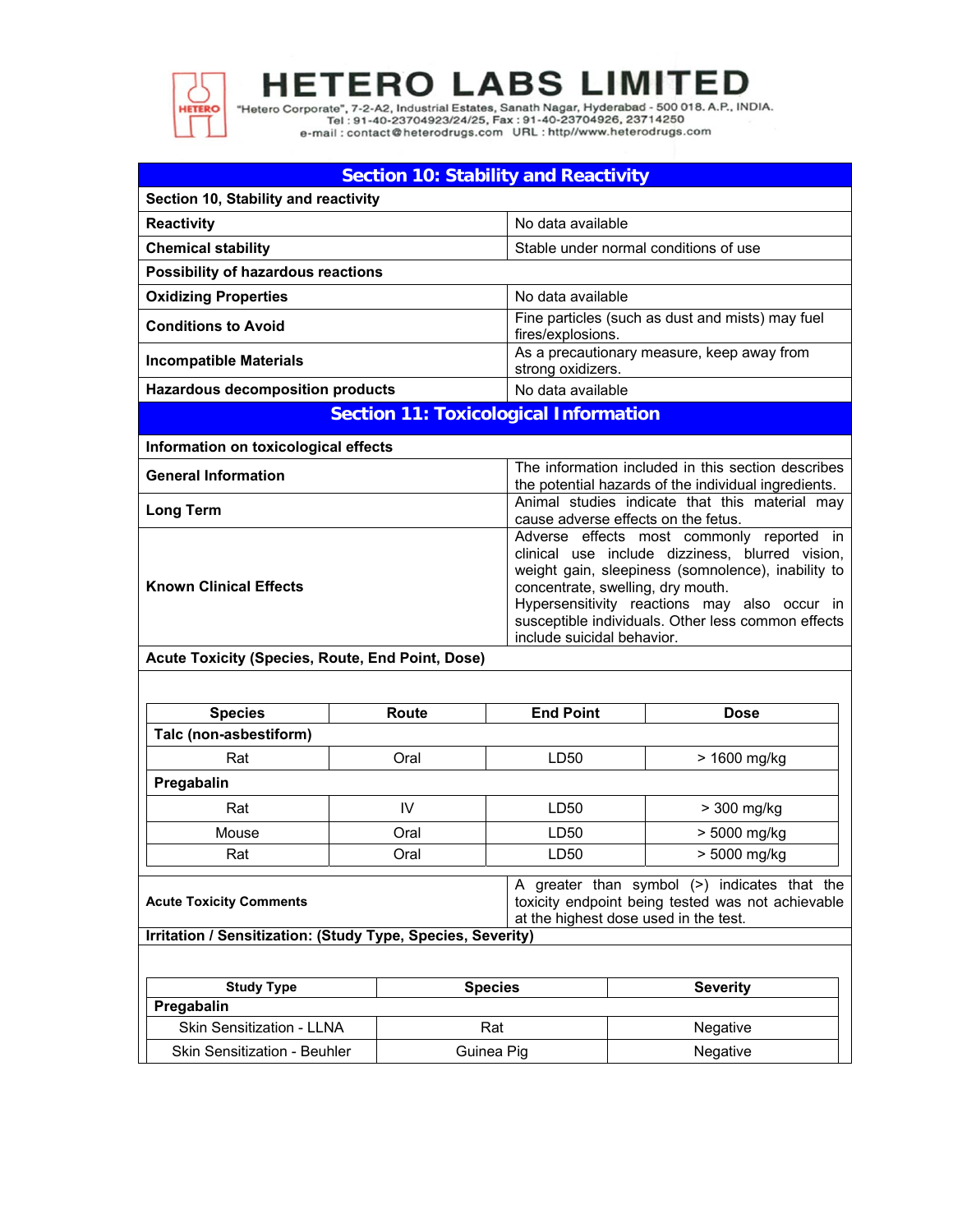

"Hetero Corporate", 7-2-A2, Industrial Estates, Sanath Nagar, Hyderabad - 500 018. A.P., INDIA.<br>Tel: 91-40-23704923/24/25, Fax: 91-40-23704926, 23714250<br>e-mail : contact@heterodrugs.com URL : http://www.heterodrugs.com

### **Repeated Dose Toxicity**

### **Pregabalin**

| <b>Duration</b> | <b>Species</b> | Route | Dose          | <b>End Point</b> | <b>Target Organ</b>                                 |
|-----------------|----------------|-------|---------------|------------------|-----------------------------------------------------|
| Pregabalin      |                |       |               |                  |                                                     |
| 13 Week(s)      | Rat            | Oral  | 50 mg/kg/day  | <b>NOAEL</b>     | Central nervous system, Male<br>reproductive system |
| 4 Week(s)       | Rat            | Oral  | 500 mg/kg/day | LOAEL            | Central nervous system, Male<br>reproductive system |
| 4 Week(s)       | Monkey         | Oral  | 100 mg/kg/day | <b>NOAEL</b>     | Central Nervous System                              |
| 52 Week(s)      | Rat            | Oral  | 50 mg/kg/day  | LOAEL            | Blood forming organs                                |

## **Reproduction & Developmental Toxicity**

| <b>Study Type</b>                                   | <b>Species</b> | Route | <b>Dose</b>       | <b>End Point</b> | Effect (s)                           |
|-----------------------------------------------------|----------------|-------|-------------------|------------------|--------------------------------------|
| Pregabalin                                          |                |       |                   |                  |                                      |
| Peri /Postnatal<br>Development                      | Rat            | Oral  | 100 mg/kg/day     | <b>NOAEL</b>     | Developmental<br>toxicity, Fertility |
| Fertility & Early<br>Embryonic<br>Development-Males | Rat            | Oral  | 250 mg/kg/day     | <b>NOAEL</b>     | No effects at<br>maximum dose        |
| Fertility & Embryonic<br>Development-Females        | Rat            | Oral  | 1250<br>mg/kg/day | <b>NOAFI</b>     | <b>Negative</b>                      |
| Embryo / Fetal<br>Development                       | Rat            | Oral  | 500 mg/kg/day     | NOAFI            | Not Teratogenic                      |
| Embryo / Fetal<br>Development                       | Rabbit         | Oral  | 500 mg/kg/day     | <b>NOAEL</b>     | Not Teratogenic                      |

### **Genetic Toxicity**

| <b>Study Type</b>                    | <b>Cell Type/Organism</b>         | Result   |  |
|--------------------------------------|-----------------------------------|----------|--|
| Pregabalin                           |                                   |          |  |
| <b>Bacterial Mutagenicity (Ames)</b> | Bacteria                          | Negative |  |
| In Vivo Unscheduled DNA Synthesis    | Rat                               | Negative |  |
| In Vivo Micronucleus                 | Mouse                             | Negative |  |
| In Vitro Chromosome Aberration       | Chinese Hamster Ovary (CHO) cells | Negative |  |
| Carcinogenicity                      |                                   |          |  |

| <b>Duration</b> | <b>Species</b> | Route | <b>Dose</b>       | <b>End Point</b> | Effect (s)       |
|-----------------|----------------|-------|-------------------|------------------|------------------|
| Pregabalin      |                |       |                   |                  |                  |
| 104 Week(s)     | Mouse          | Oral  | 1000<br>mg/kg/day | <b>NOAEL</b>     | Not carcinogenic |
| 104 Week(s)     | Rat            | Oral  | 450 mg/kg/day     | <b>NOAEL</b>     | Not carcinogenic |
| 104 Week(s)     | Mouse          | Oral  | 200 mg/kg/day     | <b>NOAEL</b>     | Malignant tumors |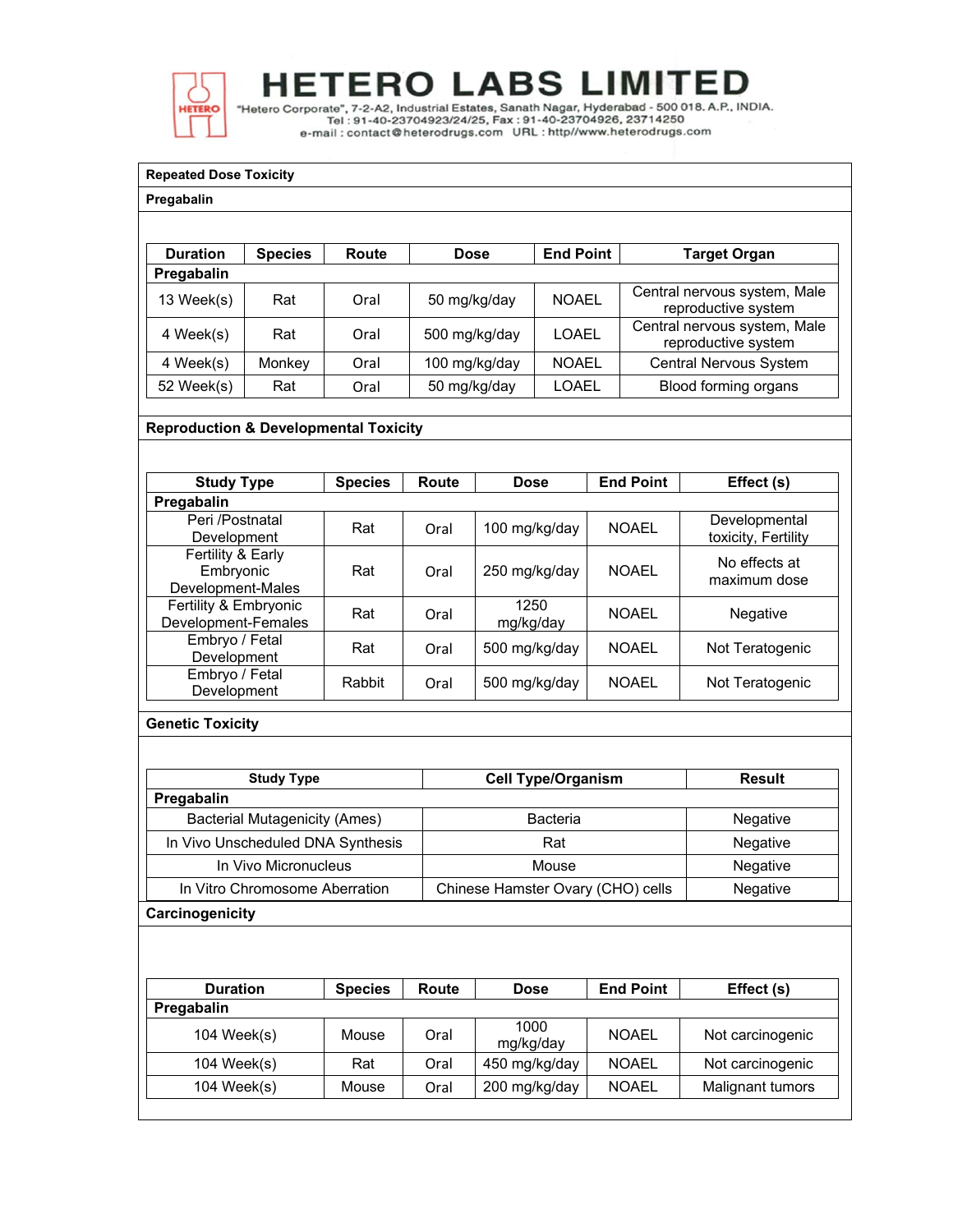

"Hetero Corporate", 7-2-A2, Industrial Estates, Sanath Nagar, Hyderabad - 500 018. A.P., INDIA.<br>Tel : 91-40-23704923/24/25, Fax : 91-40-23704926, 23714250<br>e-mail : contact@heterodrugs.com URL : http//www.heterodrugs.com

| <b>Carcinogen Status</b>                                                  |                                            |             |                                                                                                                                                                                                                                                                                                                                                                                                                                                                                                                                                                                                                                     | None of the components of this formulation are<br>listed as a carcinogen by IARC, NTP or OSHA. |                            |             |                                                                   |  |
|---------------------------------------------------------------------------|--------------------------------------------|-------------|-------------------------------------------------------------------------------------------------------------------------------------------------------------------------------------------------------------------------------------------------------------------------------------------------------------------------------------------------------------------------------------------------------------------------------------------------------------------------------------------------------------------------------------------------------------------------------------------------------------------------------------|------------------------------------------------------------------------------------------------|----------------------------|-------------|-------------------------------------------------------------------|--|
| Talc (non-asbestiform)                                                    |                                            |             |                                                                                                                                                                                                                                                                                                                                                                                                                                                                                                                                                                                                                                     |                                                                                                |                            |             |                                                                   |  |
| <b>IARC</b>                                                               |                                            |             |                                                                                                                                                                                                                                                                                                                                                                                                                                                                                                                                                                                                                                     |                                                                                                | Group 3 (Not Classifiable) |             |                                                                   |  |
|                                                                           | <b>Section 12: Ecological Information</b>  |             |                                                                                                                                                                                                                                                                                                                                                                                                                                                                                                                                                                                                                                     |                                                                                                |                            |             |                                                                   |  |
| <b>Environmental Overview</b>                                             |                                            |             | The environmental characteristics of this material<br>have not been fully evaluated. Releases to the<br>environment should be avoided.                                                                                                                                                                                                                                                                                                                                                                                                                                                                                              |                                                                                                |                            |             |                                                                   |  |
| <b>Toxicity</b>                                                           |                                            |             |                                                                                                                                                                                                                                                                                                                                                                                                                                                                                                                                                                                                                                     |                                                                                                |                            |             |                                                                   |  |
| <b>Aquatic Toxicity</b>                                                   |                                            |             |                                                                                                                                                                                                                                                                                                                                                                                                                                                                                                                                                                                                                                     |                                                                                                |                            |             |                                                                   |  |
| <b>Species</b>                                                            | <b>Method</b>                              |             | <b>End Point</b>                                                                                                                                                                                                                                                                                                                                                                                                                                                                                                                                                                                                                    |                                                                                                | <b>Duration</b>            |             | <b>Result</b>                                                     |  |
| Pregabalin                                                                |                                            |             |                                                                                                                                                                                                                                                                                                                                                                                                                                                                                                                                                                                                                                     |                                                                                                |                            |             |                                                                   |  |
| Daphnia magna (Water Flea)                                                | $\overline{\phantom{a}}$                   |             | EC50                                                                                                                                                                                                                                                                                                                                                                                                                                                                                                                                                                                                                                |                                                                                                | 48 Hours                   |             | > 1000 mg/L                                                       |  |
| Oncorhynchus mykiss<br>(Rainbow Trout)                                    | <b>OECD</b>                                |             | <b>LC50</b>                                                                                                                                                                                                                                                                                                                                                                                                                                                                                                                                                                                                                         |                                                                                                | 96 Hours                   |             | > 1000 mg/L                                                       |  |
| Green algae                                                               | <b>OECD</b>                                |             | EbC <sub>50</sub>                                                                                                                                                                                                                                                                                                                                                                                                                                                                                                                                                                                                                   |                                                                                                | 72 Hours                   |             | > 300 mg/L                                                        |  |
| Green Algae                                                               | <b>OECD</b>                                |             | ErC50                                                                                                                                                                                                                                                                                                                                                                                                                                                                                                                                                                                                                               |                                                                                                | 72 Hours                   |             | > 300 mg/L                                                        |  |
| <b>Aquatic Toxicity Comments</b>                                          |                                            |             | observed at the maximum dose tested.                                                                                                                                                                                                                                                                                                                                                                                                                                                                                                                                                                                                |                                                                                                |                            |             | A greater than symbol (>) indicates that aquatic toxicity was not |  |
| <b>Bacterial Inhibition</b>                                               |                                            |             |                                                                                                                                                                                                                                                                                                                                                                                                                                                                                                                                                                                                                                     |                                                                                                |                            |             |                                                                   |  |
| Inoculum                                                                  |                                            |             | <b>Method</b>                                                                                                                                                                                                                                                                                                                                                                                                                                                                                                                                                                                                                       |                                                                                                | <b>End Point</b>           |             | <b>Result</b>                                                     |  |
| Pregabalin                                                                |                                            |             |                                                                                                                                                                                                                                                                                                                                                                                                                                                                                                                                                                                                                                     |                                                                                                |                            |             |                                                                   |  |
| Aspergillus niger (Fungus)                                                |                                            |             | <b>OECD</b>                                                                                                                                                                                                                                                                                                                                                                                                                                                                                                                                                                                                                         |                                                                                                | <b>MIC</b>                 |             | > 1000 mg/L                                                       |  |
| Trichoderma viride (Fungus)                                               |                                            |             | <b>OECD</b>                                                                                                                                                                                                                                                                                                                                                                                                                                                                                                                                                                                                                         | <b>MIC</b>                                                                                     |                            |             | > 1000 mg/L                                                       |  |
| Clostridium perfingens (Bacterium)                                        |                                            | <b>OECD</b> | <b>MIC</b>                                                                                                                                                                                                                                                                                                                                                                                                                                                                                                                                                                                                                          |                                                                                                |                            | > 997 mg/L  |                                                                   |  |
| Bacillus subtilis (Bacterium)                                             |                                            | <b>OECD</b> | <b>MIC</b>                                                                                                                                                                                                                                                                                                                                                                                                                                                                                                                                                                                                                          |                                                                                                |                            | > 1000 mg/L |                                                                   |  |
| Nostoc sp. (Freshwater Cyanobacteria)                                     |                                            |             | <b>OECD</b><br><b>MIC</b>                                                                                                                                                                                                                                                                                                                                                                                                                                                                                                                                                                                                           |                                                                                                |                            | > 1000 mg/L |                                                                   |  |
| <b>Persistence and degradability</b><br><b>Bio-accumulative potential</b> |                                            |             |                                                                                                                                                                                                                                                                                                                                                                                                                                                                                                                                                                                                                                     | No data available                                                                              |                            |             |                                                                   |  |
| <b>Partition coefficient</b>                                              |                                            |             |                                                                                                                                                                                                                                                                                                                                                                                                                                                                                                                                                                                                                                     |                                                                                                |                            |             |                                                                   |  |
| <b>Method</b>                                                             |                                            |             | <b>Endpoint</b>                                                                                                                                                                                                                                                                                                                                                                                                                                                                                                                                                                                                                     |                                                                                                |                            | Value       |                                                                   |  |
| Pregabalin                                                                |                                            |             |                                                                                                                                                                                                                                                                                                                                                                                                                                                                                                                                                                                                                                     |                                                                                                |                            |             |                                                                   |  |
| Predicted                                                                 | 7.4                                        |             |                                                                                                                                                                                                                                                                                                                                                                                                                                                                                                                                                                                                                                     | Log D                                                                                          |                            |             | $-1.35$                                                           |  |
| <b>Mobility in Soil</b>                                                   |                                            |             |                                                                                                                                                                                                                                                                                                                                                                                                                                                                                                                                                                                                                                     |                                                                                                | No data available          |             |                                                                   |  |
|                                                                           | <b>Section 13: Disposal Considerations</b> |             |                                                                                                                                                                                                                                                                                                                                                                                                                                                                                                                                                                                                                                     |                                                                                                |                            |             |                                                                   |  |
| <b>Waste Treatment Methods</b>                                            |                                            |             | Dispose of waste in accordance with all applicable<br>laws and regulations. Member State specific and<br>Community<br>provisions<br>specific<br>must<br>be<br>considered.<br>Considering the relevant known<br>environmental and human health hazards of the<br>material, review and implement appropriate<br>technical and procedural waste water and waste<br>disposal measures to prevent occupational<br>environmental release.<br>exposure<br>and<br>-lt<br>is<br>recommended<br>that<br>waste<br>minimization<br>be<br>practiced. The best available technology should be<br>utilized to prevent environmental releases. This |                                                                                                |                            |             |                                                                   |  |